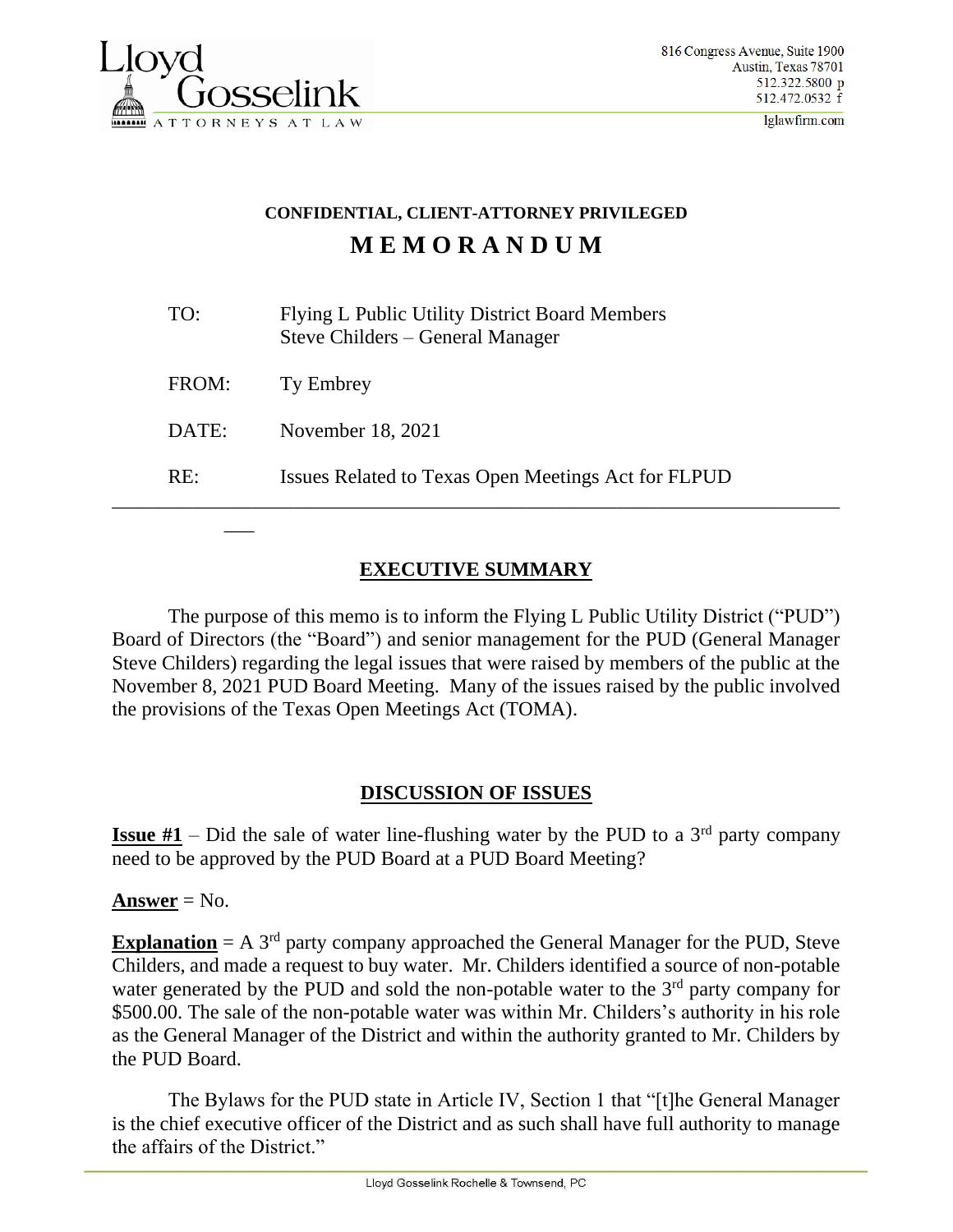**Issue #2** – Did PUD Board Members or Mr. Childers violate the legal requirements of TOMA when Mr. Childers discussed the possible sale of the extra water generated by the water line-flushing process to a 3<sup>rd</sup> party company with two PUD Board Members?

### $$

**Explanation** = The chapter of the Texas Special Districts Local Laws Code, Chapter 8177, that codifies the enabling act for the PUD states in Section 8177.101 that the PUD "has the rights, powers, privileges, and functions provided by general law applicable to a municipal utility district, including Chapters 49 and 54, Water Code."

Section 49.053 of the Texas Water Code provides as follows:

"A majority of the membership of the board constitutes a quorum for any meeting, and a concurrence of a majority of the entire membership of the board is sufficient for transacting any business of the district."

In addition, the Bylaws for the PUD state in Article II, Section 2 that "a quorum of the Board consists of a majority of the number of authorized positions on the Board of Directors."

Based on the language of Section 49.053 of the Water Code and the PUD's Bylaws, a quorum of the PUD's Board would consist of three (3) Board Members due to the fact that there are five (5) PUD Board Member positions. Section 8177.051 of the Texas Special Purpose Districts Local Laws Code (PUD's enabling act) states that "[t]he board of directors is composed of five elected directors." Mr. Childers discussed the possible sale of the extra water with only (2) PUD Board Members which is less than a quorum.

A reference at the November 8 PUD Board Meeting by a member of the public to Section 551.143 of TOMA which is designed to prevent decisions being made by a quorum of a governmental entity's board through personal communications. This situation is known as a "walking quorum."

Section 551.143 of TOMA is not applicable to the sale of extra water situation or any PUD Board Member because personal communications did not occur among a quorum of the PUD Board Members. Section 551.143(a) provides as follows:

(a) A member of a governmental body commits an offense if the member:

(1) knowingly engages in at least one communication among a series of communications that each occur outside of a meeting authorized by this chapter and that concern an issue within the jurisdiction of the governmental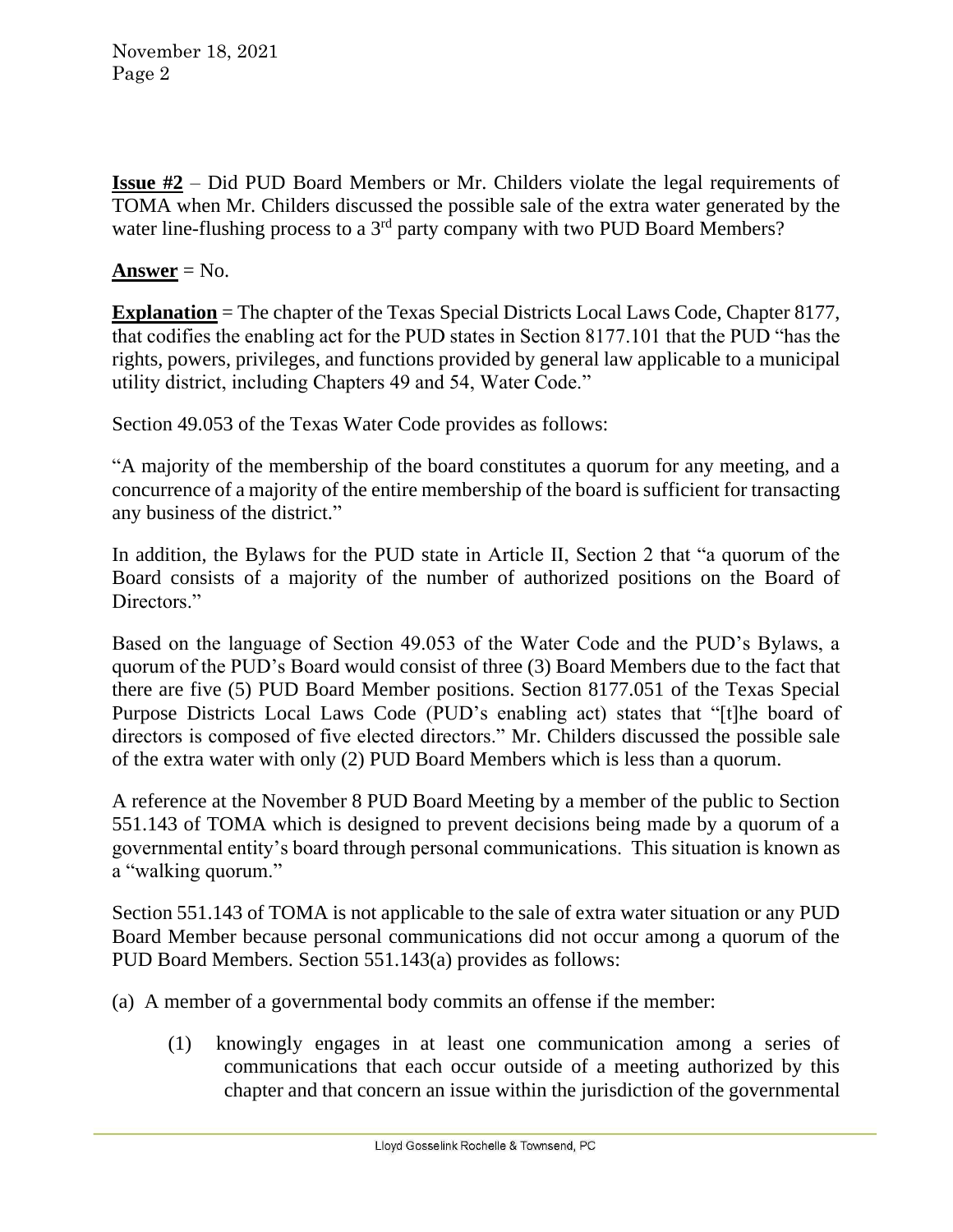body in which the members engaging in the individual communications constitute fewer than a quorum of members **but the members engaging in the series of communications constitute a quorum of members**; and

- (2) knew at the time the member engaged in the communication that the series of communications:
	- (A) involved or would involve a quorum; and
	- (B) would constitute a deliberation once a quorum of members engaged in the series of communications.

**Issue #3** – Did PUD Board Members or staff violate any legal requirements under TOMA in regards to communications between two PUD Board Members and staff relating to the Water Service Application submitted to the PUD by Dollar General Representatives prior to any action by the PUD Board?

## Answer  $=$  No.

**Explanation** = The Water Service Application submitted by the Dollar General Representatives was approved by the PUD Board at the October PUD Board Meeting which was properly noticed under TOMA. Mr. Childers communicated with two (2) PUD Board Members regarding the Water Service Application which is less than a quorum of the PUD Board as explained in the Explanation to Issue #2.

**Issue #4** – Did the PUD Board violate any legal requirements under TOMA or Texas law in regards to the accommodations provided to the large number of members of the public who attended the November 9 PUD Board Meeting?

#### $$

**Explanation** = TOMA does not have any provisions that address the accommodations and facilities that a governmental entity, such as the PUD, has to provide the public and, particularly, a large number of members of the public. A governmental entity is required to make its meetings accessible to persons with disabilities. As provided in the Texas Open Meetings Act Laws Made Easy publication published by the Texas Municipal League, "Title II of the Americans with Disabilities Act (ADA) provides that activities of state and local governing bodies, including meetings, are subject to the ADA. In most cases, such a requirement means that the facility holding the meeting must be physically accessible to individuals with disabilities. Governmental entities may ask individuals with disabilities to